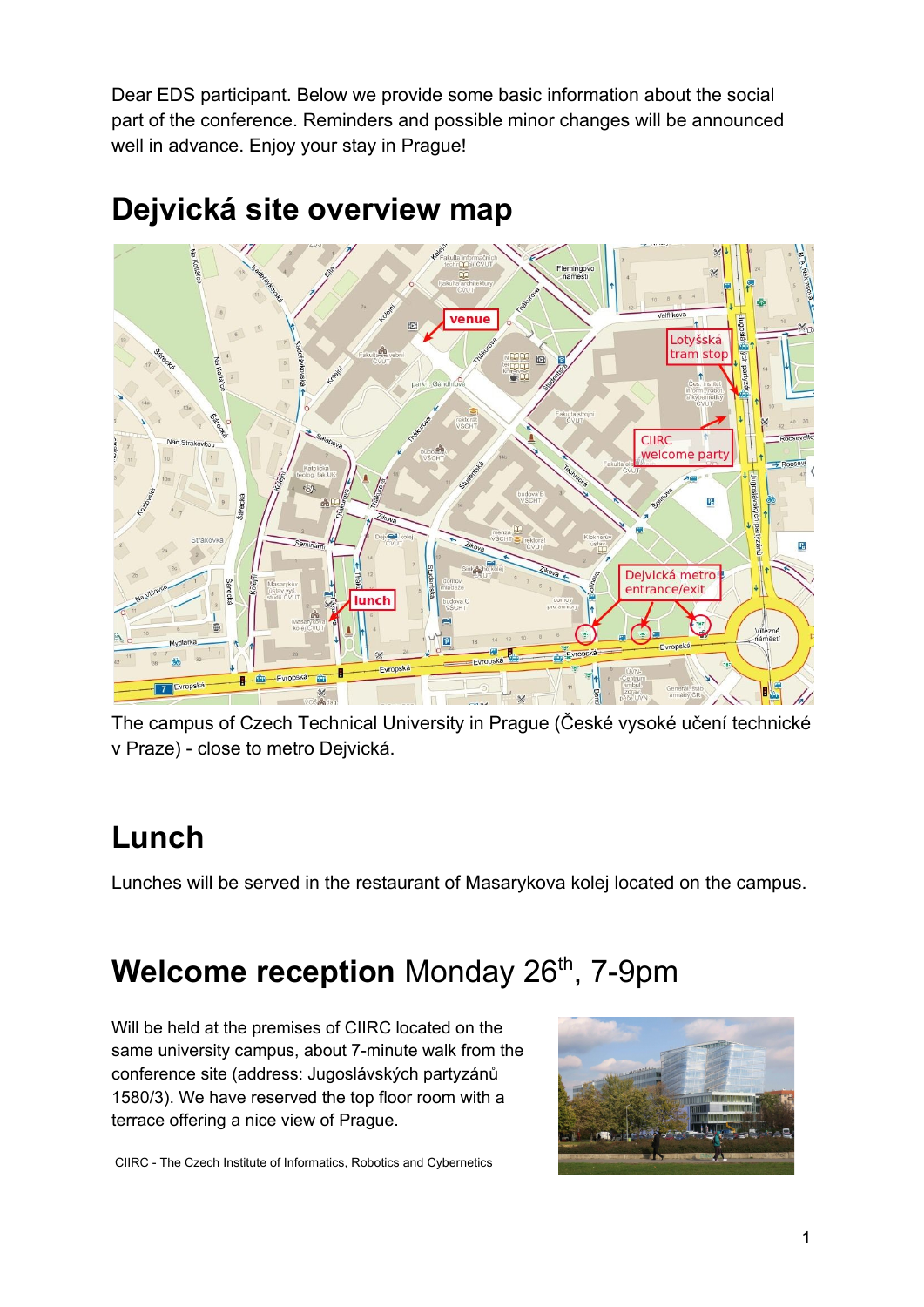# **Excursion** Tuesday 27<sup>th</sup>

After lunch, we shall be taking a **one-hour sightseeing tour in a historical tram**. The gathering point to start the journey is **2:20 pm** at Lotyšská tram stop (in front of CIIRC, see the map above). After the tram tour finishes (estimated 3:25 pm) we continue by a **guided walking tour** to the city centre starting at **Pražský hrad tram stop** (route of 22, 23 trams).

## **Conference dinner** Wednesday 28<sup>th</sup>, 7-11pm

The conference banquet will be held in the Břevnov Monastery. The program starts with an organ concert in the St. Margaret's church at 7 pm. From 8 pm the dinner will be served in the Therese hall of the monastery. The transportation **to Břevnov** will be organised **by a coach**. Břevnov is easily accessible by trams no. 25 or 22 (Břevnovský klášter stop) from Hradčanská or Malostranská Metro stations (one Metro stop from Dejvická), respectively. After the dinner, participants are expected to return to hotels by using the public transport. Trams no. 22 and 25 go to centre and connect to metro *A* and *C* lines. Please, make sure **you have bought tickets in advance**.



#### **Wireless network at the conference venue**

Either **eduroam** network or

SSID: **EDS2017** Password: **edsfsvav**